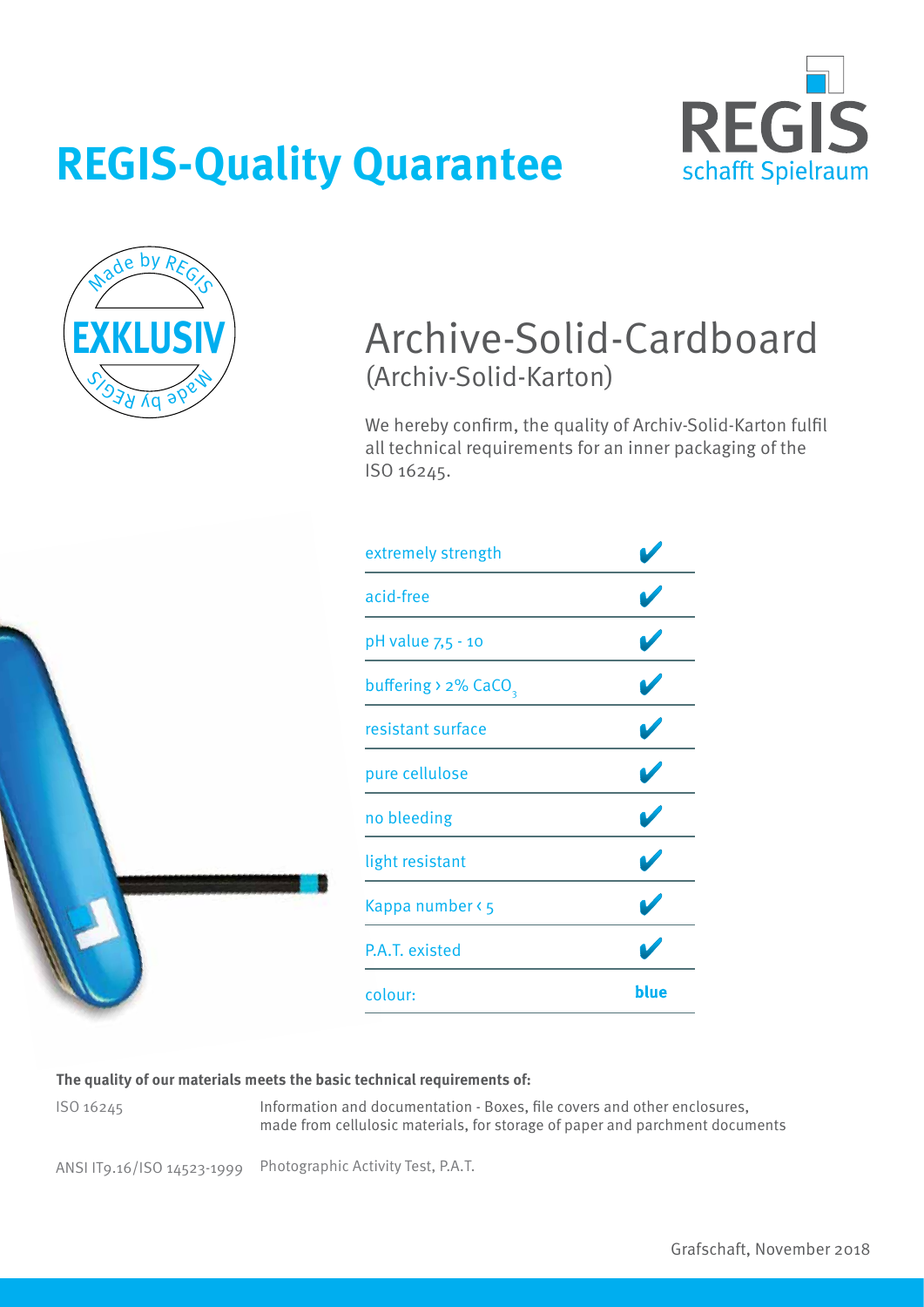



## REGIboard

We hereby confirm, the quality of our solid board REGIboard fulfil all technical requirements for an outer packaging of the ISO 16245-A.



| extremely strength                  |      |
|-------------------------------------|------|
| acid-free                           |      |
| pH value 7,5 - 10                   |      |
| buffering > $2\%$ CaCO <sub>3</sub> |      |
| resistant surface                   |      |
| pure cellulose                      |      |
| no bleeding                         |      |
| light resistant                     |      |
| Kappa number < 5                    |      |
| P.A.T. existed                      |      |
| colour:                             | blue |



#### **The quality of our materials meets the basic technical requirements of:**

ISO 16245

Information and documentation - Boxes, file covers and other enclosures, made from cellulosic materials, for storage of paper and parchment documents

ANSI IT9.16/ISO 14523-1999 Photographic Activity Test, P.A.T.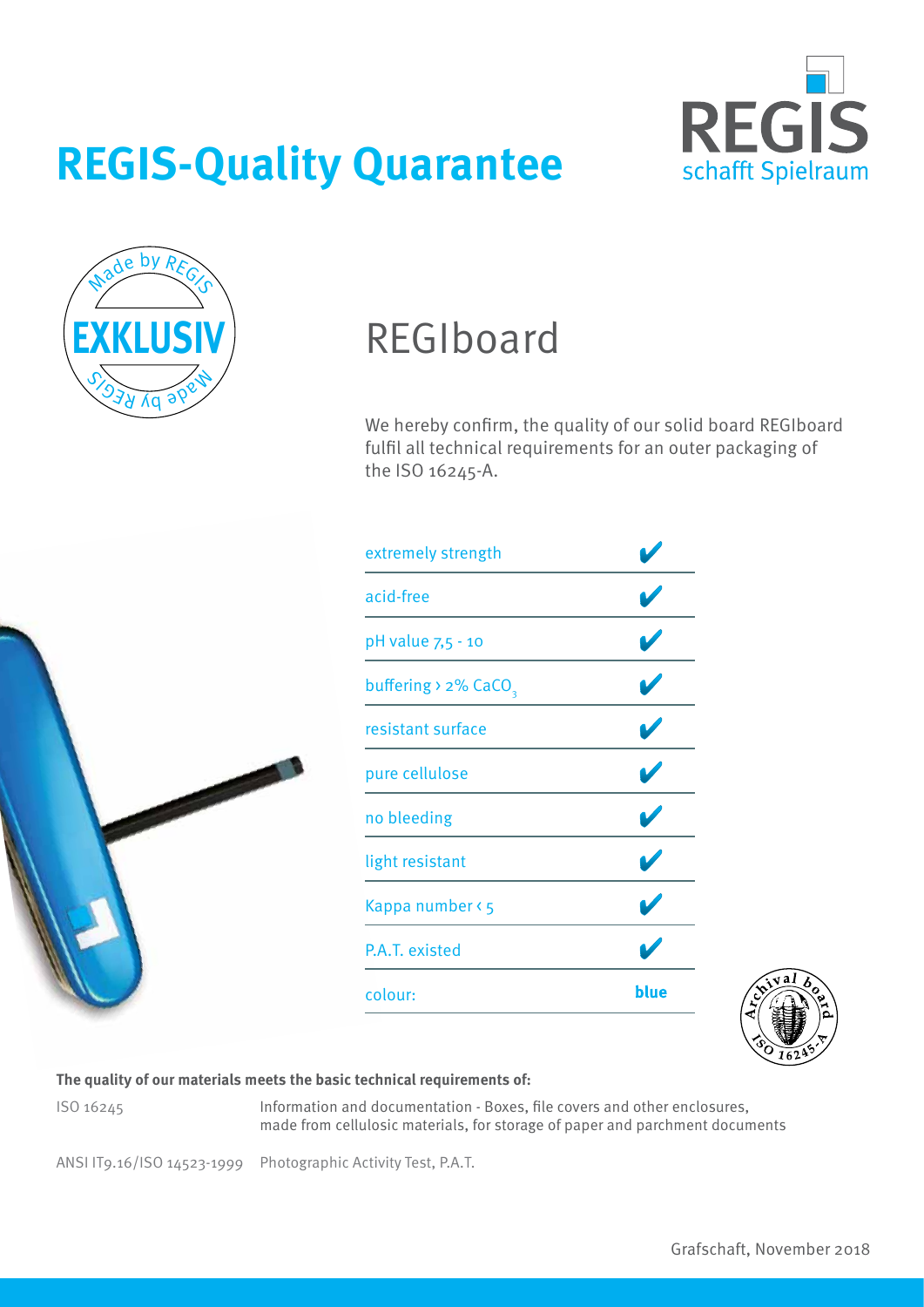



## Basisboard

We hereby confirm, the technical requirements of our solid board Basisboard.



| extremely strength                   |           |
|--------------------------------------|-----------|
| acid-free                            |           |
| pH value 7,5 - 10                    |           |
| buffering $\ge$ 2% CaCO <sub>2</sub> |           |
| Kappa number 5 - 10                  |           |
| high cellulose content               |           |
| P.A.T. existed                       |           |
| colour:                              | blue-grey |

With a corresponding inner packaging in accordance with DIN ISO 16245 suitable for long-term archiving.

**The quality of our materials meets the basic technical requirements of:**

ANSI IT9.16/ISO 14523-1999

Photographic Activity Test, P.A.T.